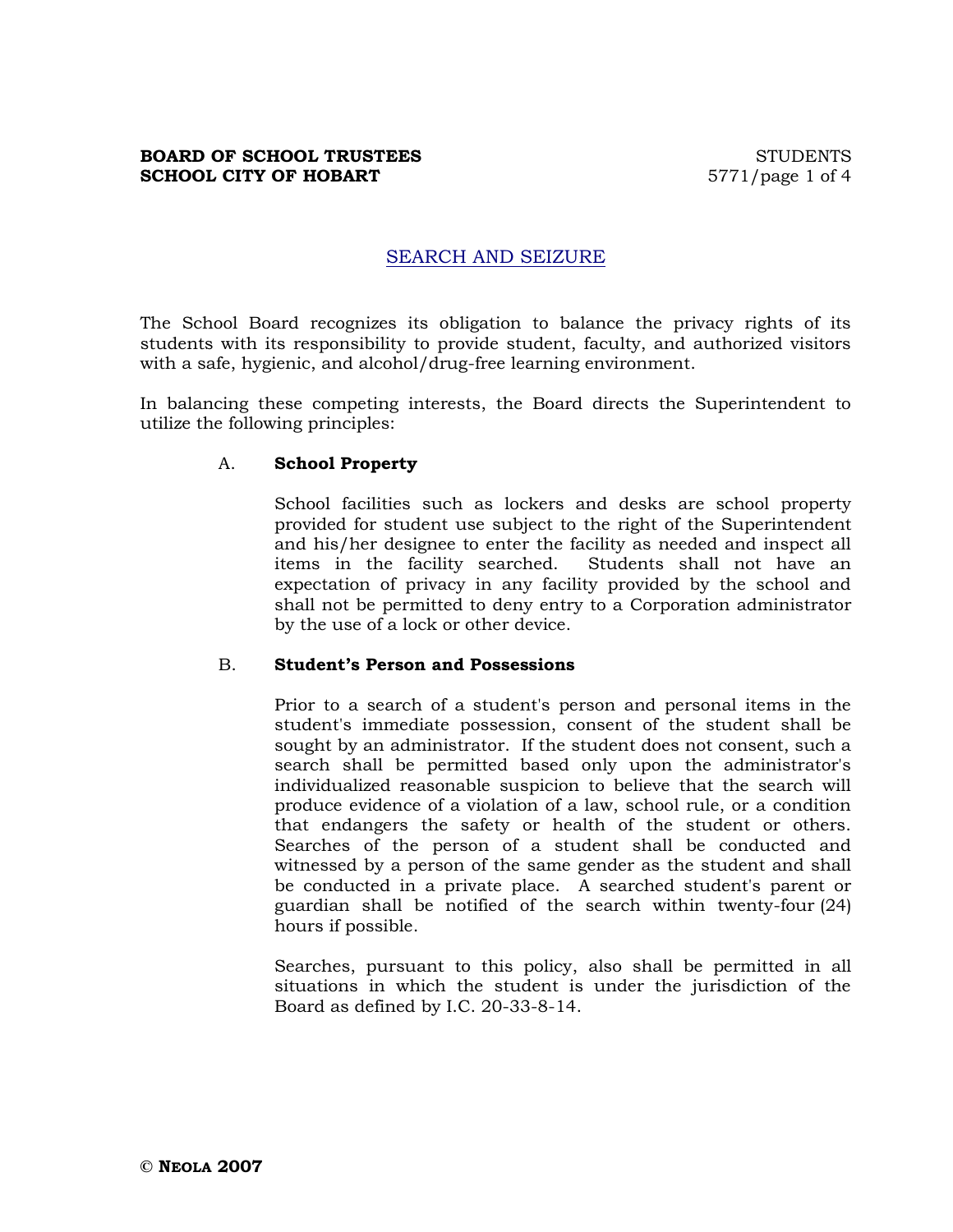Permission for a student to bring a vehicle on school property shall be conditioned upon consent of the search of the vehicle and all containers inside the vehicle by a school administrator with reasonable suspicion to believe the search will produce evidence of a violation of law, a school rule, or a condition that endangers the safety or health of the student driver or others. The student shall have no expectation of privacy in any vehicle or in the contents of any vehicle operated or parked on school property.

The Superintendent may request the assistance of a law enforcement agency in implementing any aspect of this policy. Where law enforcement officers participate in a search on school property or at a school activity pursuant to a request from the Superintendent, the search shall be conducted by the law enforcement officers in accordance with the legal standards applicable to law enforcement officers.

# C. **Breath Test Instruments**

Administrators are authorized to arrange for the use of breath-test instruments for the purpose of determining if a student has consumed an alcoholic beverage. It is not necessary for the test to determine blood-alcohol level, since the Board has established a zero tolerance for alcohol use.

# D. **Metal Detectors**

To address the School Corporation's duty to maintain a safe learning environment free of the potential presence of weapons, school officials, school resource officers and other school personnel trained in the usage of metal detectors are authorized to use metal detectors, either hand-held wands or walk through devices, for the purpose of determining if a person is in possession of weapons or other dangerous metal objects. When the school administration has a reasonable suspicion to believe weapons or other dangerous metal objects are in the possession of an identified person, a search of the identified person and/or of his/her possessions shall be conducted in accordance the requirements of this policy's provisions for searching a Student's Person or Possessions (B. above) and administrative guideline 7440B.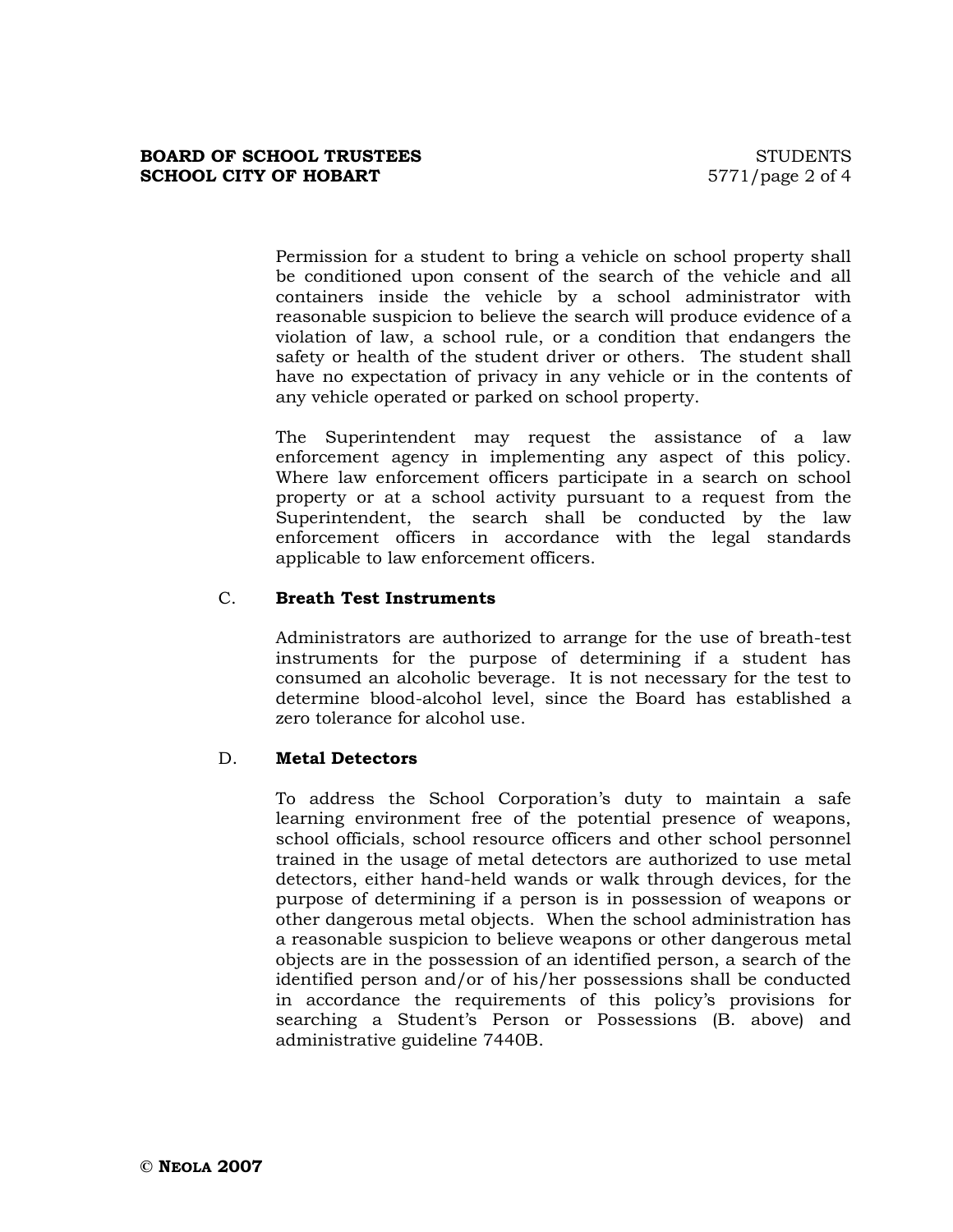"Individualized reasonable suspicion" means a belief based upon the totality of circumstances which, when taken together in the context of the school building or activity in which they occur, make the student or property searched more likely than a student or property selected at random to contain or possess evidence of a violation of state or federal law, a violation of a school rule, or a condition that endangers the safety or health of the student or others. Information provided by other persons may be considered by an administrator as a part of the administrator's individualized reasonable suspicion where the administrator has reason to believe the information is credible.

The principal or his or her designee will present their reason for individualized suspicion prior to the search. Individualized screenings shall be conducted consistent with the District's Non-Discrimination Policy. Reasonable suspicion shall not be substantiated in any way by a student's protected class.

Administrative searches are permitted when specifically authorized by the Superintendent, utilizing procedures developed in advance, and based upon a reasonable belief that a violent or dangerous event at a school may be prevented thereby.

# E. **Use of Dogs**

The Board authorizes the use of specially-trained dogs to detect the presence of drugs or devices such as bombs on school property under the conditions established in the Superintendent's administrative guidelines.

Anything found in the course of a search pursuant to this policy which constitutes evidence of a violation of a law or a school rule or which endangers the safety or health of any person shall be seized and utilized as evidence if appropriate. Seized items of value shall be returned to the owner if the items may be lawfully possessed by the owner. Seized items of no value and seized items that may not lawfully be possessed by the owner shall be destroyed.

The Superintendent shall promptly record in writing the following information for each search pursuant to this policy:

- A. the information upon which the search was based
- B. the time, date, location, students, or places searched, and persons present
- C. a description of any item seized and its disposition